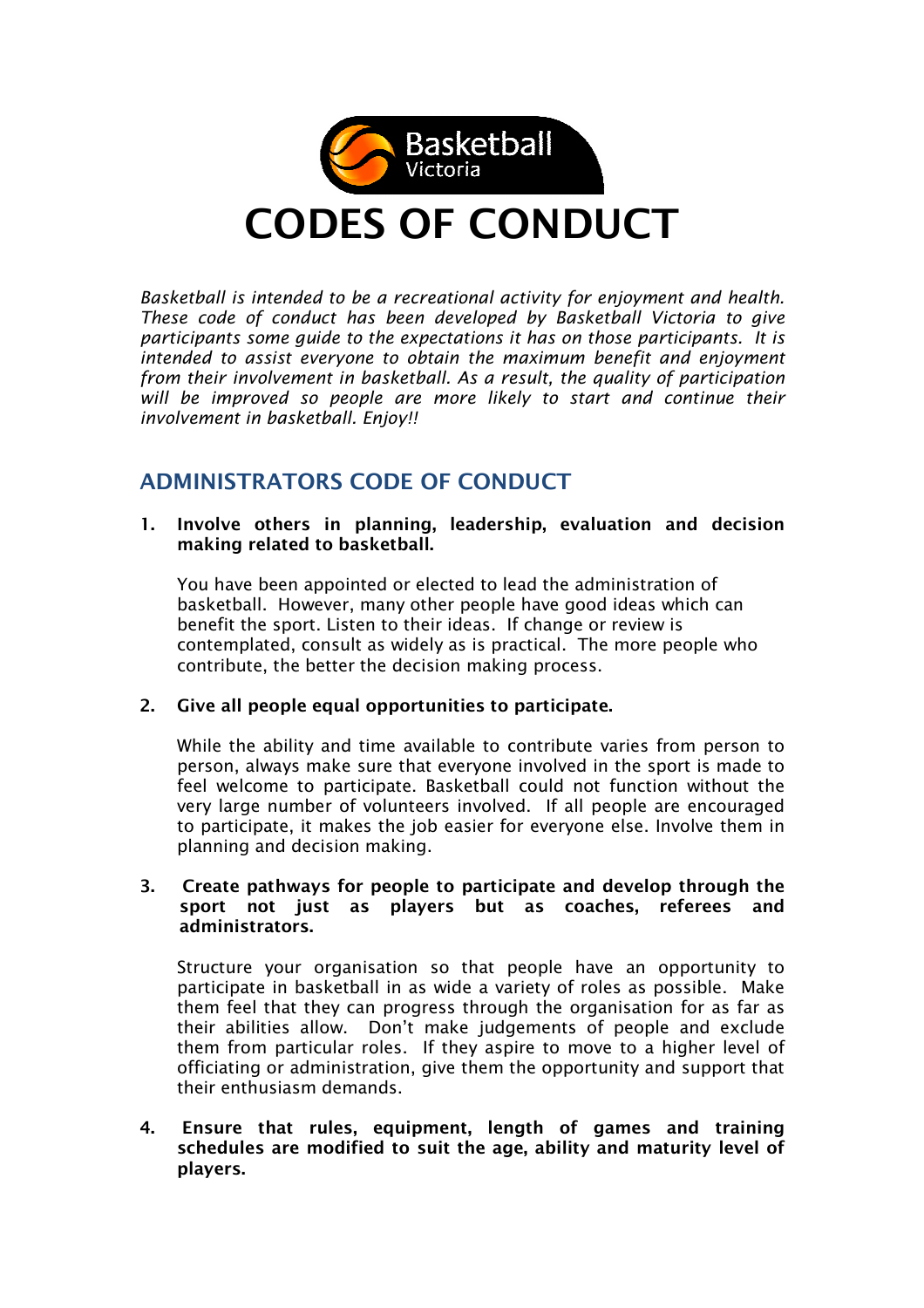Not every player of basketball can play at an elite level. Young people or people with handicaps have special needs. Recognise the needs of players at various levels and provide facilities and an environment which will allow them to participate. Encourage participants to develop realistic expectations of their abilities

#### 5. Provide quality supervision, instruction and a safe environment for all players.

Many people playing basketball require some measure of protection. Children are vulnerable to influence by adults who may not be the perfect role models. They can also be the subject of abuse in various forms by adults and by their peers. Structure the game to take into account the special needs and vulnerability of participants. Involve parents and other responsible adults in the supervision of the sport. Provide adequate training and facilities to allow participants to enjoy their basketball and to benefit physically and mentally from it.

## 6. Remember that basketball is for fun.

Remember that basketballers play for fun and enjoyment and that winning is only part of their motivation. Always make sure that participants are made to feel welcome whenever they attend for training or a match.

Never ridicule players for making mistakes or losing a competition. See errors or losses as an opportunity to learn in a constructive way. Comment in a way that is positive and designed to create interest, involvement and development.

#### 7. Help coaches and officials highlight appropriate behaviour and skill development, and help improve the standards of coaching and officiating.

Everyone involved in basketball is entitled to expect that the standard of officials and coaches is high. You should ensure that you have in place a program for ensuring that your officials and coaches are properly trained and maintain their skills and knowledge of the game. You should promote a culture among them of appropriate behaviour so that they can act as good role models with the participants with whom they come into contact.

#### 8. Assist all participants in basketball to know and understand the rules

As administrators, you have a role in the education of other participants. Maintain your own knowledge of the rules of basketball and have in place education programs so that all other participants know and understand the rules and that they keep that knowledge current. Where change comes to your attention, make sure that all participants who will be effected by it are fully informed.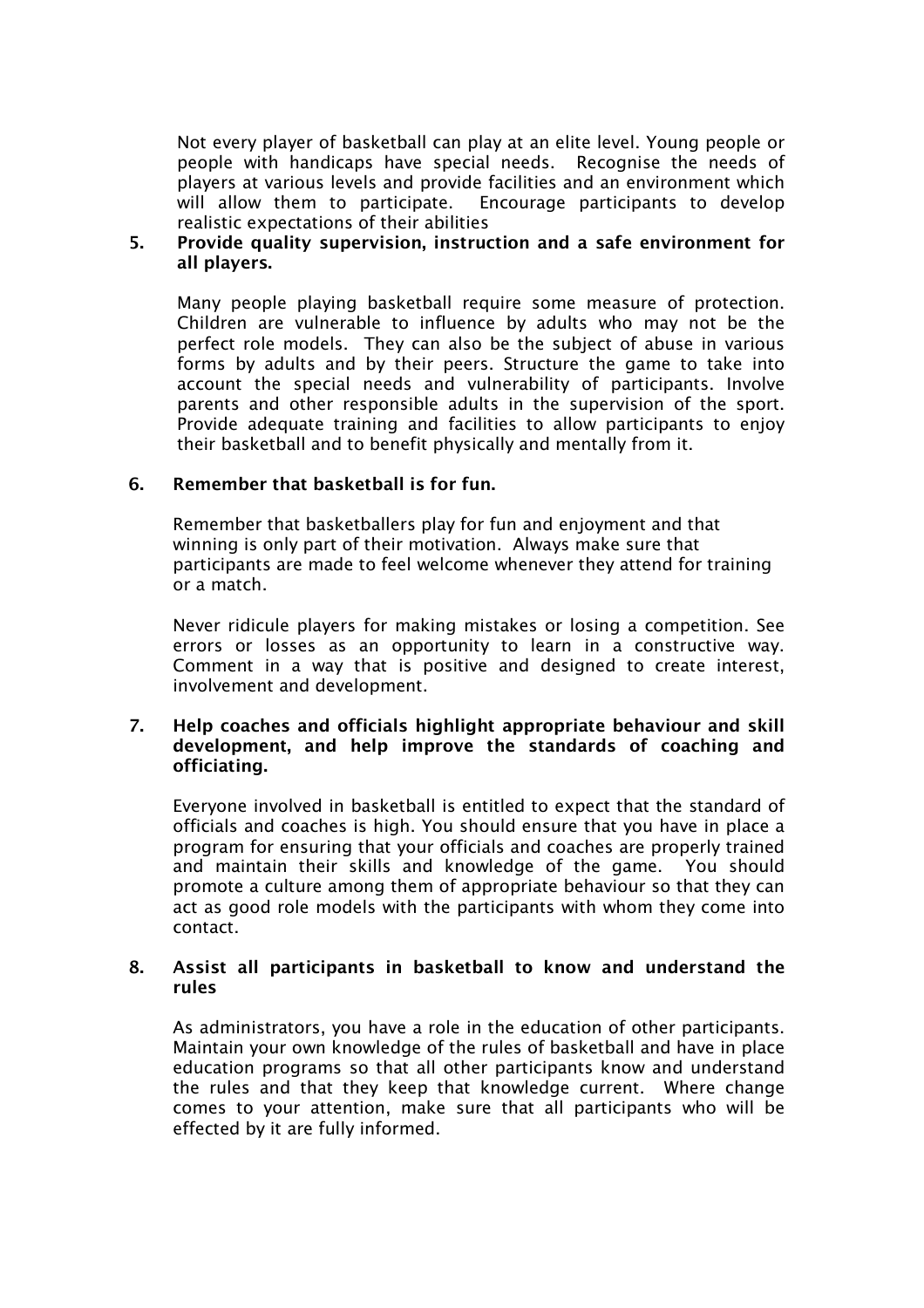#### 9. Give a copy of the codes of conduct to spectators, officials, parents, coaches, teachers, players and the media and encourage them to follow it.

In your role as an educator, you have a responsibility to ensure that as many participants as possible are aware of what is expected of them. The codes of conduct are one important way that you can fulfil that responsibility.

#### 10. You set an example. Your behaviour and comments should be positive and supportive.

Assist participants to accept responsibility for their own actions rather than mere obedience to the rules. You will not gain the respect of participants unless you show them respect. Just as you require accountability for the actions of others, so you must be accountable for your own actions. Never make a decision based on your own interests. If your interests conflict with those of basketball you must leave the decision to others.

#### 11. Make it clear that abusing people in any way is unacceptable and will result in disciplinary action.

If you are making a report for abuse or any other reportable offence, you must act with fairness towards all those involved.

### 12. Respect the rights, dignity and worth of every person.

Regardless of their gender, ability, cultural background, religion or other factor irrelevant to the game, all persons connected with basketball are entitled to equal treatment and respect. Avoid any remarks that could be construed as offensive or discriminatory. Sometimes even a joke may give offence. Even if a person refers to themselves with a particular label, it should not be taken as an invitation for you to do so. Using discretion is imperative and it is better to err on the side of caution.

#### 13. Always respect the use of facilities and equipment provided.

Facilities and equipment cost money and will only function properly if kept in good order. Ensure that you do not abuse anything provided for use. Discourage players from engaging in dangerous practices such as hanging off hoops or "slam dunking". Quite properly, these practices are banned in most venues. Not only can equipment be damaged but also serious injury can occur.

## COACHES CODE OF CONDUCT

#### 1. Remember that basketball is for enjoyment.

 Remember that basketballers play for fun and enjoyment and that winning is only part of their motivation. Always make sure that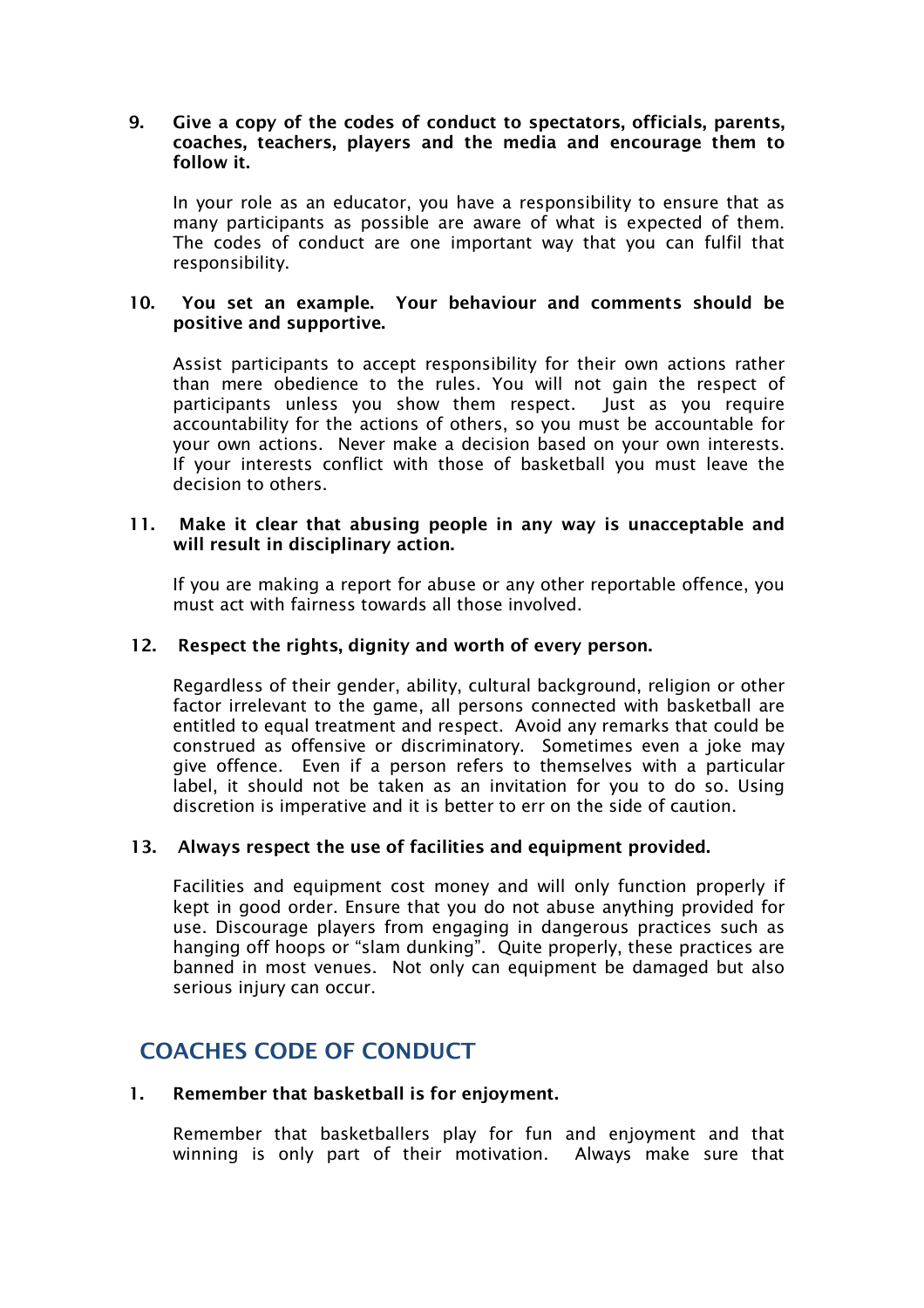participants are made to feel welcome whenever they attend for training or a match.

 Ensure that activities are carefully planned, well structured and varied to provide opportunities for individual and team development. Be willing to depart from the plan to take advantage of an unexpectedly high interest in a particular activity.

 Never ridicule players for making mistakes or losing a competition. See errors or losses as an opportunity to learn in a constructive way. Comment in a way that is positive and designed to create interest, involvement and development.

#### 2. Be reasonable in your demands

 In scheduling training and playing times and days, be reasonable in your demands on players' time, energy and enthusiasm, taking into account their age, level of play and other commitments such as school and employment.

 Young children are likely to have more time but short attention spans. They may have plenty of energy but are likely to need more guidance on how best to look after their bodies. The differences in physical and mental maturity can be quite marked in younger children of the same age group. All these factors need to be considered in coaching young children.

 Older children have greater demands from their studies and many of them need to work to assist their schooling. They also have many social demands. Try to assist them in achieving a good balance between the various demands on them.

 Adults should in most cases be capable of making their own decisions on priority between basketball and other demands such as work, family and social engagements. Respect those decisions.

#### 3. Teach understanding and respect for the rules.

 Teach your players that understanding and playing by the rules is their own responsibility and that the rules exist for the safety, proper order and enjoyment of all people involved in basketball. The lessons to be learned in this respect in basketball are lessons that can and should be carried over into all aspects of their lives. Do not encourage players to ignore or deliberately break any rules.

#### 4. Give all players a reasonable amount of court time.

 All players need and deserve reasonable court time. Avoid over-playing the talented players. It is unfair to both them and those who are not so talented. Players cannot improve without the opportunity of a reasonable amount of match practice. Talented players can burn out. Having no or little time in court can cause players to suffer from morale problems and they can lose interest in the sport altogether.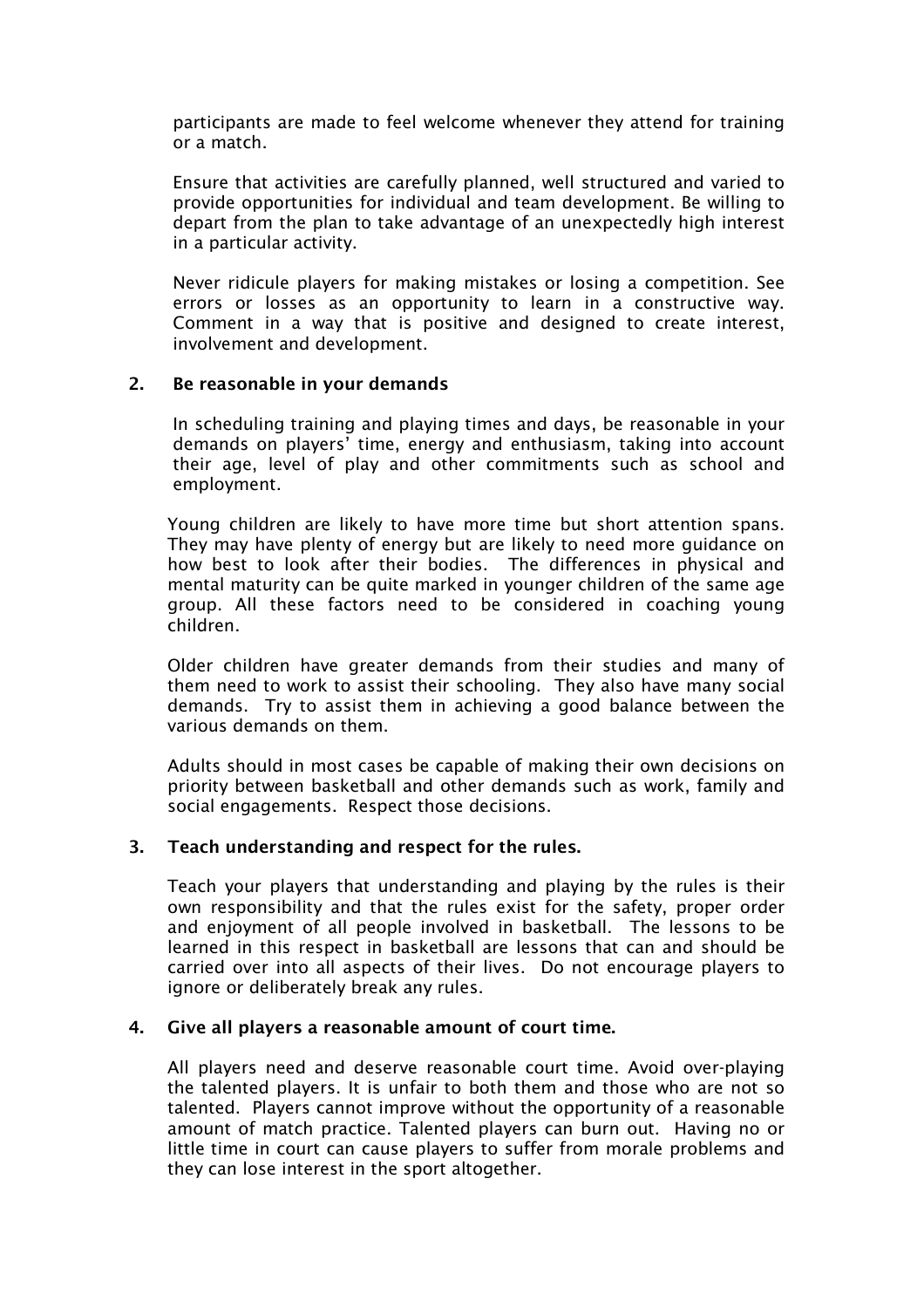## 5. Develop team respect for the ability of opponents including their coaches.

 Part of participation in sport is respect for all participants in the game. Encourage your players to accept that their opponents are entitled to proper courtesy. This means introducing themselves to their opponents on court, congratulating them whether they win or lose and accepting loss gracefully. Teach them that the opposition coach is there trying to do the best for their team and is also entitled to respect.

#### 6. Instil in your players respect for officials and an acceptance of their judgement.

 Players should be taught to understand that officials have a very difficult task to perform and that without them games could not be played. They are there to enforce the rules of play but they cannot always be right. Teach your players to accept bad calls graciously. Abuse of referees is unacceptable behaviour that should not be tolerated. Players who consistently dispute decisions or do not accept bad decisions should be singled out for counselling and guidance.

#### 7. Guide your players in their interaction with the media, parents and spectators.

 It is sometimes very difficult for players to concentrate on the game when there is the distraction of the presence of friends and relatives as spectators. Coaches have a difficult role to play in teaching players respect for their parents and other spectators but also teaching them to maintain concentration on the team plan if spectators become overenthusiastic.

 Parents sometimes make demands on their children's time which interferes in their basketball activities. Respect this and try to structure your coaching and their training and playing times and obligations to take those demands into account. There are many other factors which need to be balanced, including venue availability and requirements of administrators. The coach's task is not easy.

 The presence of media at a basketball game can lead to a temptation by some players to "show off" or otherwise act differently from how they would act normally. Encourage your players to not be awed by the presence of the media. Also teach them that if they are approached for an interview after a game they are representing the whole sport and should behave accordingly.

#### 8. Group players according to age, height, skills and physical maturity, whenever possible.

Uneven competition can lead to a loss of enthusiasm. Coaches should always try and group players of reasonably equal ability. In coaching children it is important to remember the different maturity rates for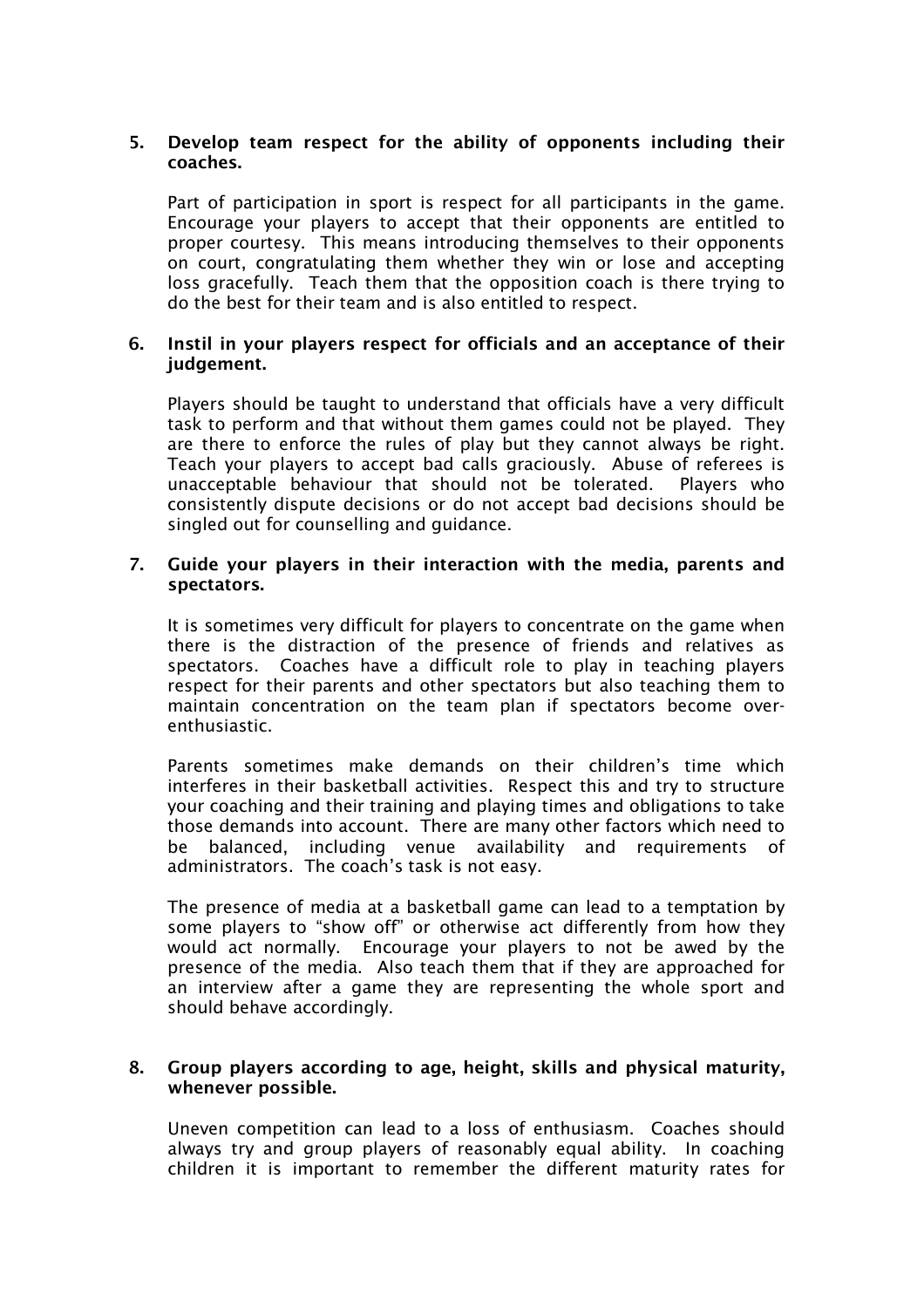children of the same age. A player in their early teenage years may be the tallest in their team and yet because they have matured early, be one of the shorter players in only a brief time. Coaches must be ever vigilant to ensure that changes in height and other physical characteristics are noticed and acted upon.

#### 9. Ensure that equipment and facilities meet safety standards and are appropriate to the age and ability of the players.

In our increasingly litigious and accountable society, all those involved in sport have a responsibility to take all reasonable steps to ensure the safety and well being of participants. Coaches are in a unique position to control many of the factors which can have an effect on this welfare. Coaches should be aware of the dangers factors such as heat and dehydration, wet floors and other potentially hazardous environmental situations can cause. A coach has a responsibility to avoid putting players into dangerous conditions.

#### 10. Be prepared to lose sometimes.

Everyone wins and loses at some time. Be a fair winner and a good loser. Disappointment at losing is natural, but it should not be obvious to the point of being unpleasant for others. Just as unpleasant can be the boastful winner. Recognise that even in defeat, the loser has achieved something, just by playing. Not everything in life can be a winning situation. Losing can be an important learning experience for your wider life goals. Guide your players to accept a loss in this spirit.

#### 11. Act responsibly when players are ill or injured.

Show concern and take responsibility for players who are sick or injured whilst under your care. Follow the advice of a physician when determining when an injured or ill player is ready to recommence play. If a player is injured on court, make sure that there is no danger of further aggravation of the injury by prompt removal of the player if this is appropriate. Qualify yourself to administer first aid so that you can recognise the seriousness of an injury or illness and act accordingly.

#### 12. As well as imparting knowledge and skills, promote desirable personal and social behaviours.

Be aware of the role of the coach as an educator. Particularly with young people, the way they perform in their lives is influenced by many factors. An important influence is the person they see as a role model. Coaches often take on the part of role model for many young people. It is therefore important to ensure that the influence from coaches is seen in a positive light rather adversely. What you say and how you act can be most important in modelling the behaviour of players.

#### 13. Keep your knowledge current.

Seek to keep abreast of changes in sport. Ensure that the information used is up to date, appropriate to the needs of players and takes into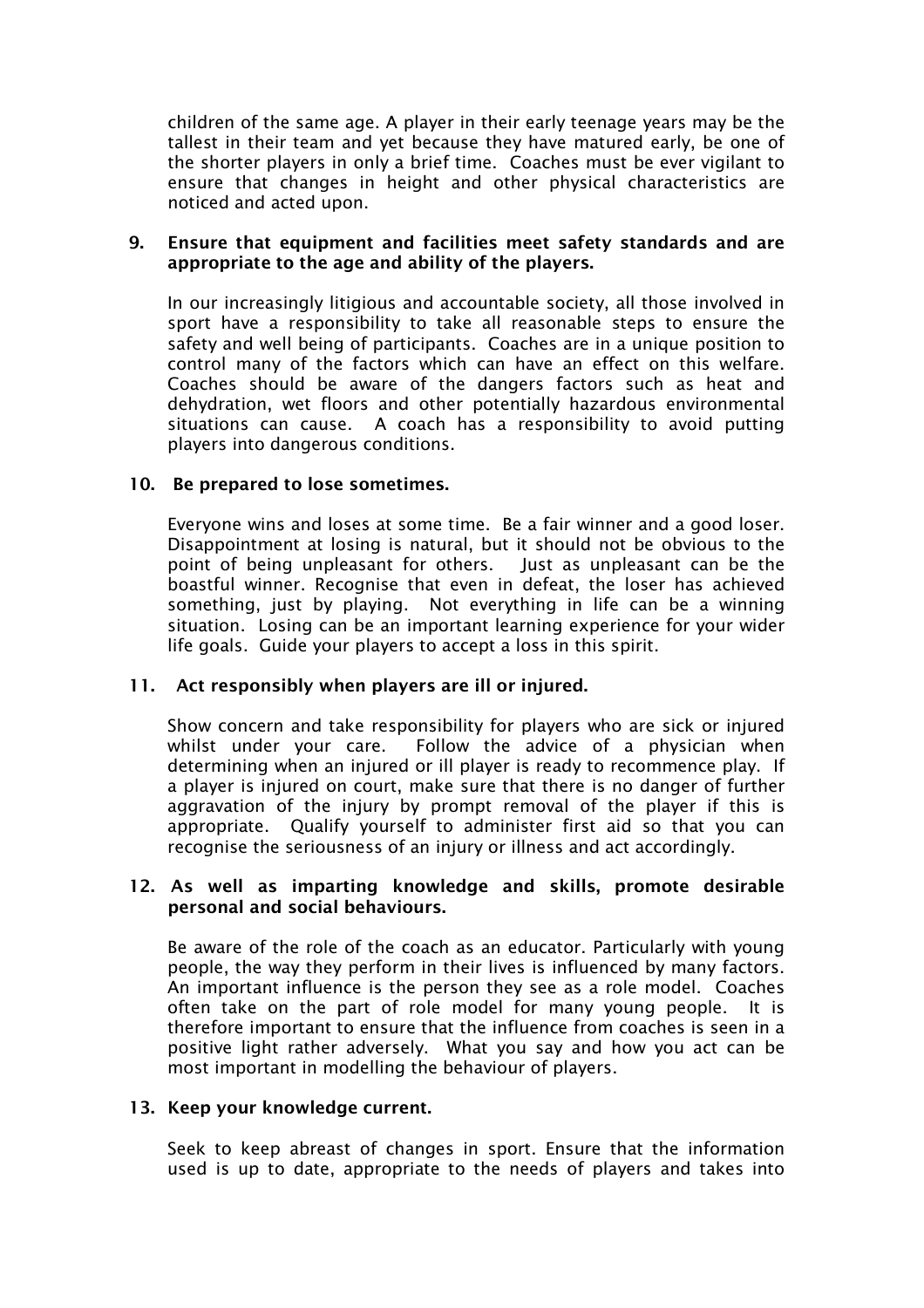account the principles of growth and development of children. Players cannot learn from you if your skills and knowledge are inadequate.

## 14. Ensure that any physical contact with a player is appropriate.

Physical contact between a coach and a player except that which would be considered usual social contact such as the shaking of a hand or a "high five" should be rare. Gestures which can be well meaning, or even considered by some to be acceptable, may be unacceptable to others. Sometimes physical contact can be misinterpreted as sexual harassment or even molestation. Particular care needs to be taken in coaching children. Ensure that if there is physical contact with a player that it is appropriate to the situation and necessary for the player's skill development.

## 15. Avoid personal relationships with players.

Personal relationships with players can often be misinterpreted as something sinister. Friendship with players is essential to building trust between a coach and players. However, the power imbalance in a coaching situation can make it unwise for a relationship to develop beyond friendship. Particular care must be taken when coaching children.

#### 16. Respect the rights, dignity and worth of every person.

Regardless of their gender, ability, cultural background, religion or other factor irrelevant to the game, all persons connected with basketball are entitled to equal treatment and respect. Avoid any remarks that could be construed as offensive or discriminatory. Sometimes even a joke may give offence. Even if a person refers to themselves with a particular label, it should not be taken as an invitation for you to do so. Using discretion is imperative and it is better to err on the side of caution.

#### 17. Always respect the use of facilities and equipment provided.

Facilities and equipment cost money and will only function properly if kept in good order. Ensure that you and your players do not abuse anything provided for use. Discourage players from hanging off hoops or "slam dunking". Quite properly, these practices are banned in most venues. Not only can equipment be damaged but serious injury can occur.

## OFFICIALS CODES OF CONDUCT

#### 1. Interpret rules and regulations fairly and to match the skill level and the needs of the participants.

Whilst many requirements of rules are for the safety of those involved in basketball and should never be compromised , others allow flexibility. The age and skills level of the players involved should be taken into account when interpreting rules. As long as you are consistent in interpreting rules and communicate before a game how you intend to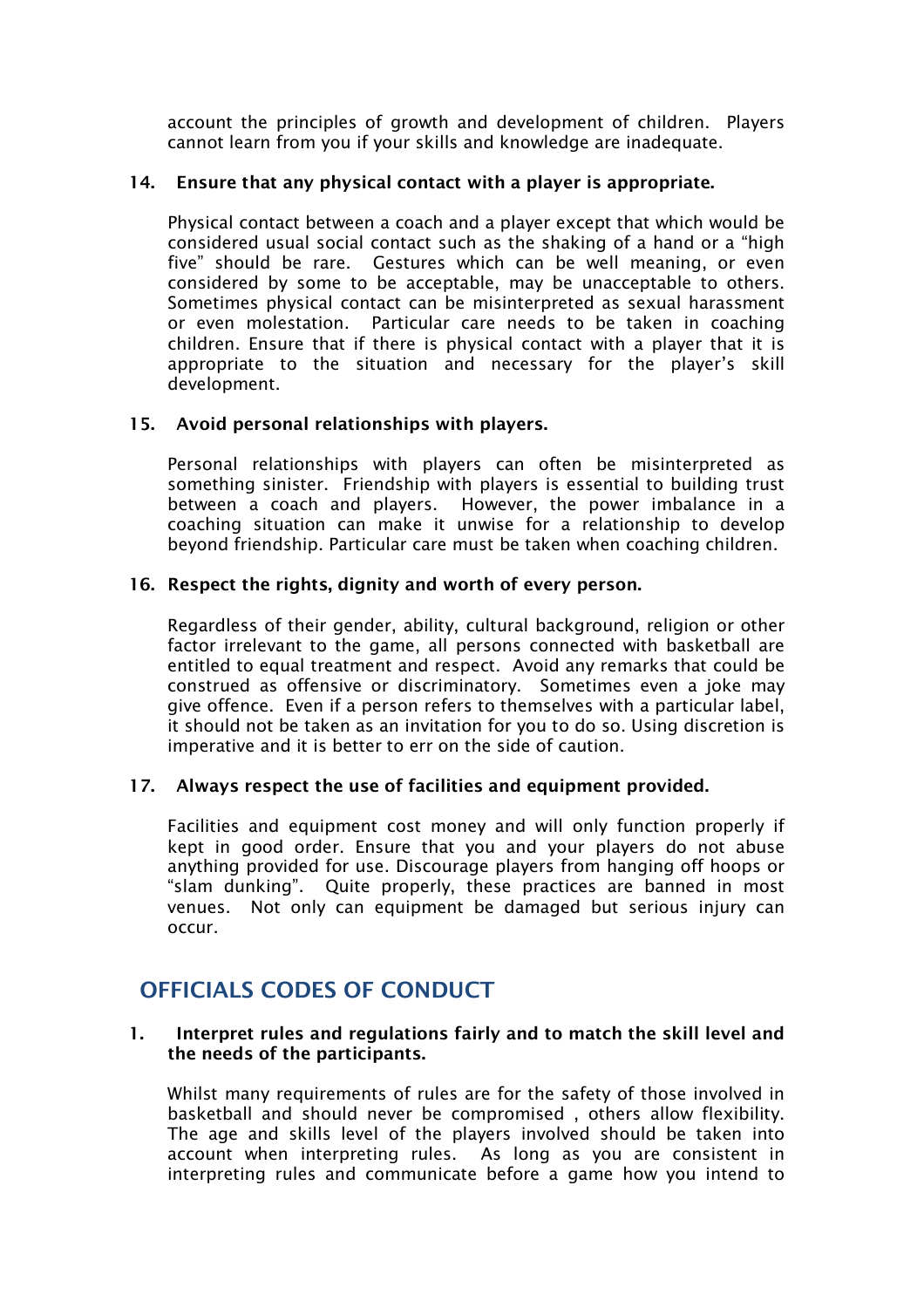interpret the rule, players and the game should benefit. Use common sense to ensure that the "spirit of the game" is not lost by overcalling technical violations

## 2. Compliment both teams on their efforts.

You should make an effort to congratulate both sides at the end of a game, not just the winning side. If there has been a problem during the game, by all means raise it, but do so in a constructive manner so that players may learn from your experience and guidance.

## 3. Be consistent, objective and courteous in calling all infractions.

Objectivity is the single most important characteristic of a good official. It can sometimes be tempting to be easier –or harder, so that you appear to be objective - on a team that you have a connection with. It is also easy to be harder on their opponents or on a team which you believe is not playing the game in the proper spirit or with which you may have had a bad experience in the past. You must resist this temptation. Even when you call an infraction, you must do so in a courteous manner.

## 4. Promote fair play and appropriate sporting behaviour.

 Use every opportunity you have to communicate the message that basketball is about fair play, not to be marred by poor behaviour. Condemn the deliberate foul as being unsportsmanlike. If you see an act of good sportsmanship, applaud it.

## 5. Publicly encourage rule changes.

Officials are in a unique position to judge how rules work and their effect on the game. You should use that position to promote change where you can see a positive benefit to participants' enjoyment of the game from a change.

#### 6. Ensure that both on and off the court your behaviour is consistent with the principles of good sportsmanship.

Just as you are entitled to the respect of players, they are entitled to expect that you will act honestly and with integrity. Lead by example actions speak louder than words. If your standards are down, players and others involved in the sport will see that as a signal that it is acceptable for them to lower their standards.

#### 7. Keep your knowledge current.

Make a personal commitment to keep yourself informed of sound officiating principles and the principles of growth and development of children. Always attend training programs when they are available, to ensure that your knowledge is current and that your skills are always improving. Read all information that is available to make sure that you don't miss innovations such as rule changes.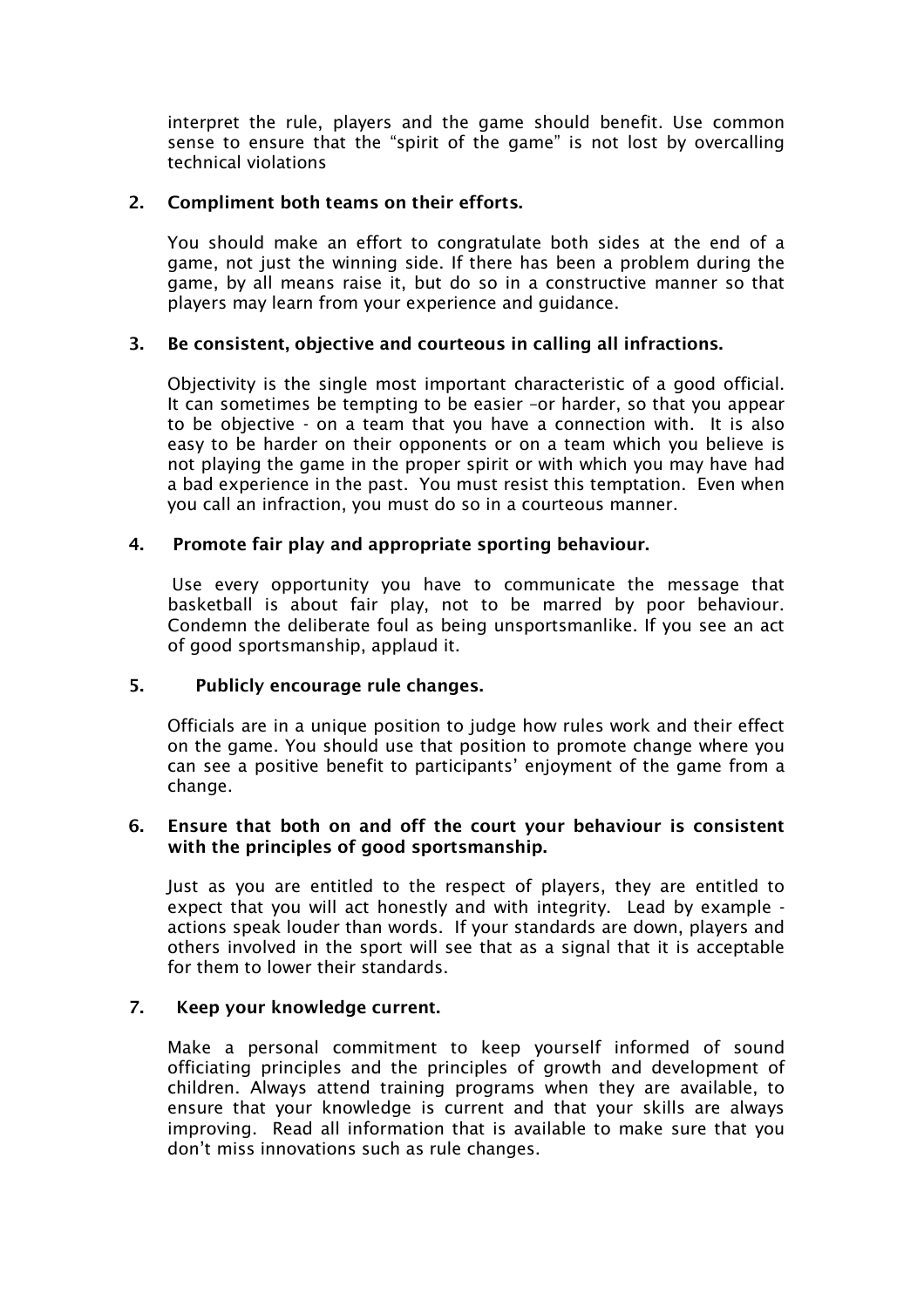### 8. Help the education process in the game.

Help players learn to play the game. Make sure that players understand rule infractions. Sometimes players dispute decisions because they do not understand the rules correctly. If you perceive that a player hasn't understood a ruling, take the time when it is convenient to explain it to them. If there is a team problem of understanding, approach the coach and outline what the problem is and why it is a problem. Don't feel defensive about explaining your decisions. You are the expert on the court and players are entitled to your constructive guidance.

#### 9. Always present yourself in a way which encourages others to respect you and your role.

In both your demeanour and appearance you should lead by example. Always wear the appropriate uniform and make sure that it is neat and clean. Just as players are expected to be properly attired, so should you be. If you present yourself in a sloppy manner it sends a signal that you may be sloppy in your tasks as an official.

## 10. Always respect the use of facilities and equipment provided.

Facilities and equipment cost money and will only function properly if kept in good order. Ensure that you do not abuse anything provided for use. Discourage players from engaging in dangerous practices such as hanging off hoops or "slam dunking". Quite properly, these practices are banned in most venues. Not only can equipment be damaged but also serious injury can occur.

## PARENTS' CODE OF CONDUCT

#### 1. Encourage your children to participate for their own interest and enjoyment, not yours.

Support your children in their participation in basketball but do not force them to play if they don't want to. Sport is played by children for enjoyment and fitness. It is good for their bodies but should also be good for their minds. If they feel too much pressure from you it may make them rebellious or even depressed. It is very tempting for parents who are involved in a sport, or who have children with abilities they wish they had themselves to try and force the children to participate or to participate at a level to which they do not aspire. Resist the temptation.

#### 2. Encourage children to always play by the rules.

Just as responsible parents teach their children to obey the law of the land, so should those same parents encourage their children to play sport by the rules. If your children show no respect for the rules of the game of basketball, they can also come to believe that breaking the law is acceptable too. If you see your children constantly breaching rules you should be prepared to speak to them at an appropriate time.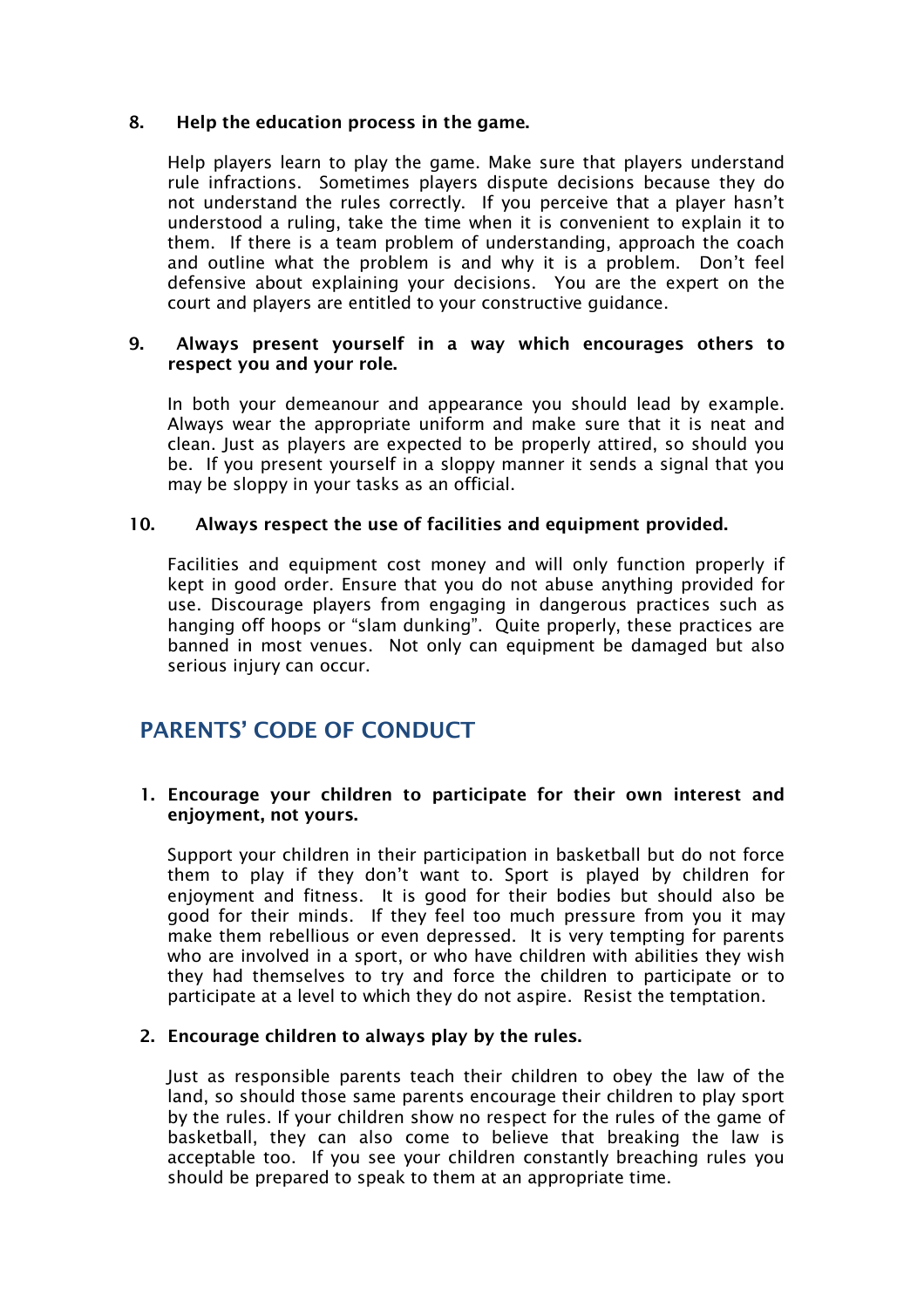## 3. Teach children that an honest effort is always as important as a victory.

Your children will suffer many disappointments in their lives. You should teach them from an early age that whilst a win in basketball will bring them much pleasure, it is not the most important thing. Participating to the best of their abilities is far more important than winning. You can help them learn this, so that the result of each game is accepted without undue disappointment.

#### 4. Focus on developing skills and playing the game. Reduce the emphasis on winning.

If children see that effort is rewarded by an increase in skills, they will derive considerable pleasure and see the importance of striving to improve over the necessity to win every game. Primary responsibility for skills training rests with the children and their coaches but you can assist with their enthusiasm by attending games, encouraging them to practise away from formal training and games and even joining in with this practice.

## 5. A child learns best by example. Applaud good play by all teams.

Acknowledge all good plays whether they be by your children's team or the other team. Good manners and respect can be infectious. If you acknowledge the achievements of your children's opponents it is likely your children will follow suit. This can assist to create a positive and supportive climate for all children involved in the game.

#### 6. Do not criticise your or others' children in front of others.

Reserve constructive criticism of your own children for more private moments. Children can be very sensitive and feel strong humiliation if they are criticised in front of their peers. When you do feel the necessity to speak to your child about something that displeases you, make the effort to explain what the problem is and why you are concerned about it. If you can see some way of avoiding the problem in the future, also explain this to the children. Give your children an opportunity to offer you an explanation. You are not communicating with your children effectively if all the communication is one way.

#### 7. Accept decisions of all referees as being fair and called to the best of their ability.

 Referees and officials have a difficult task to perform and your children could not play the game without them. They are there to enforce the rules of play but they cannot always be right. Accept bad calls graciously. Abuse of referees is unacceptable behaviour. Players who consistently dispute decisions or do not accept bad decisions are bad sports. If you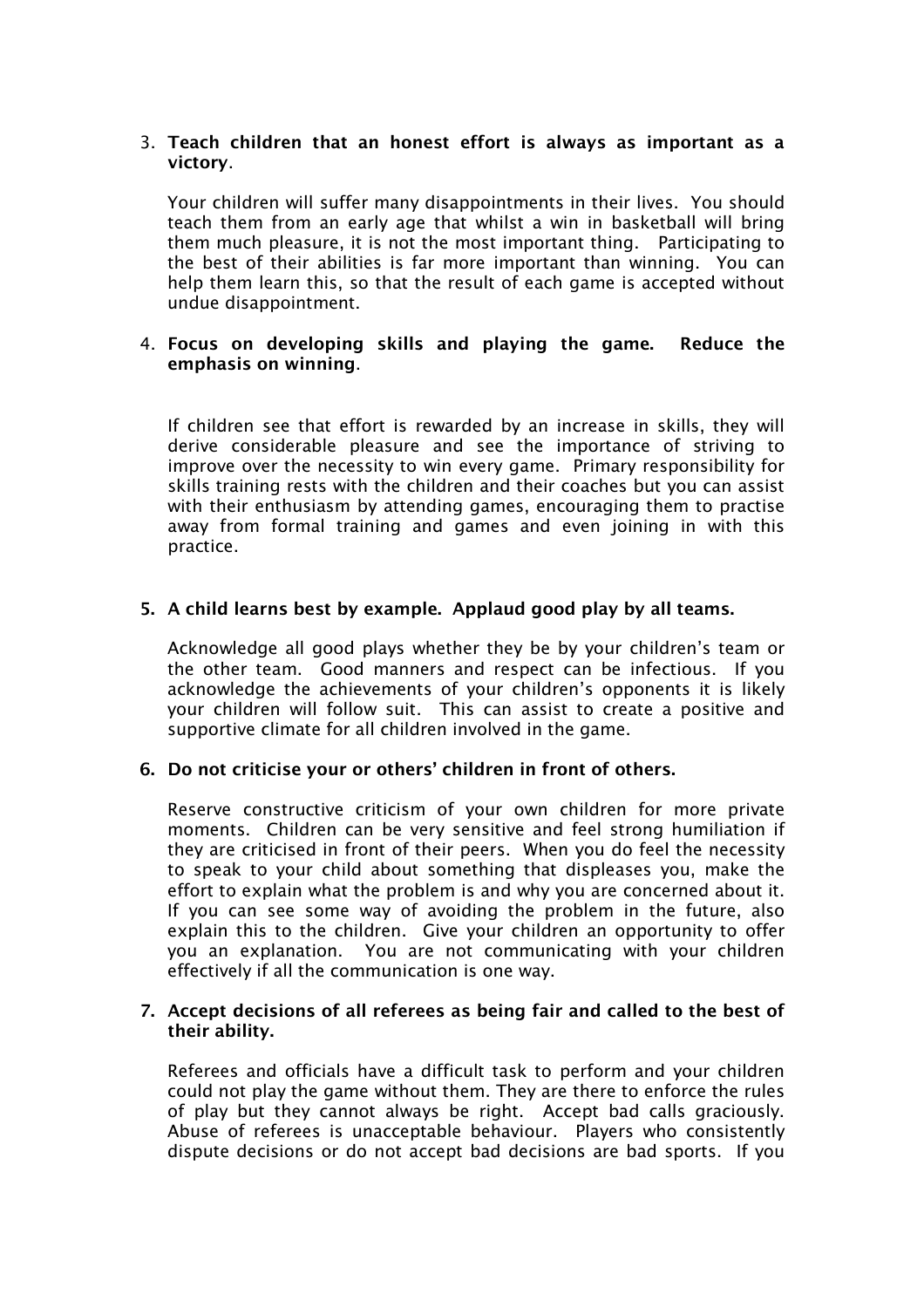disagree with a decision, discuss it with your children in a constructive manner.

#### 8. Set a good example by your own conduct, behaviour and appearance.

Children often learn by example. You are the prime role models for them. Make your parenting rewarding and beyond criticism by leading by example. Do not criticise opposing team members or supporters by word or gesture. Accept loss graciously and applaud the efforts of all playing the game. Do not be one of the "ugly" parents occasionally seen at sporting events.

#### 9. Support all efforts to remove verbal and physical abuse from sporting activities.

Parents have considerable influence in how sports are conducted. Often they are called on to perform volunteer work to help organise their and others' children's' activities. Use this rewarding experience, not just to assist in getting the necessary work performed, but also to influence the atmosphere in which your children play the sport. Children not as fortunate as yours whose parents are not willing or able to be involved may need some guidance on what is or isn't acceptable behaviour.

## 10.Respect the rights, dignity and worth of every person.

Regardless of their gender, ability, cultural background, religion or other factor irrelevant to the game, all persons connected with basketball are entitled to equal treatment and respect. Avoid any remarks that could be construed as offensive or discriminatory. Sometimes even a joke may give offence. Even if a person refers to themselves with a particular label, it should not be taken as an invitation for you to do so. Using discretion is imperative and it is better to err on the side of caution. Your children will most likely follow your lead in matters of discrimination and vilification.

#### 11.Show appreciation for volunteer coaches, officials and administrators.

Volunteers are necessary for the functioning of sporting activities. Without them, your child could not participate. Whilst many are parents of people involved in the sport, many are also people dedicated to the sport and its development. Show them the respect and appreciation that they deserve.

#### 12.Keep children in your care under control.

Basketball encourages you to bring your children to games. However, there can be dangers to them in a basketball stadium. They can also constitute a danger to players. You should ensure that children with you at a basketball game are well behaved and do not wander onto or too near to courts. They can easily be knocked down by a player or a player can trip over a child when concentrating on the play and not expecting a small child to be in the way.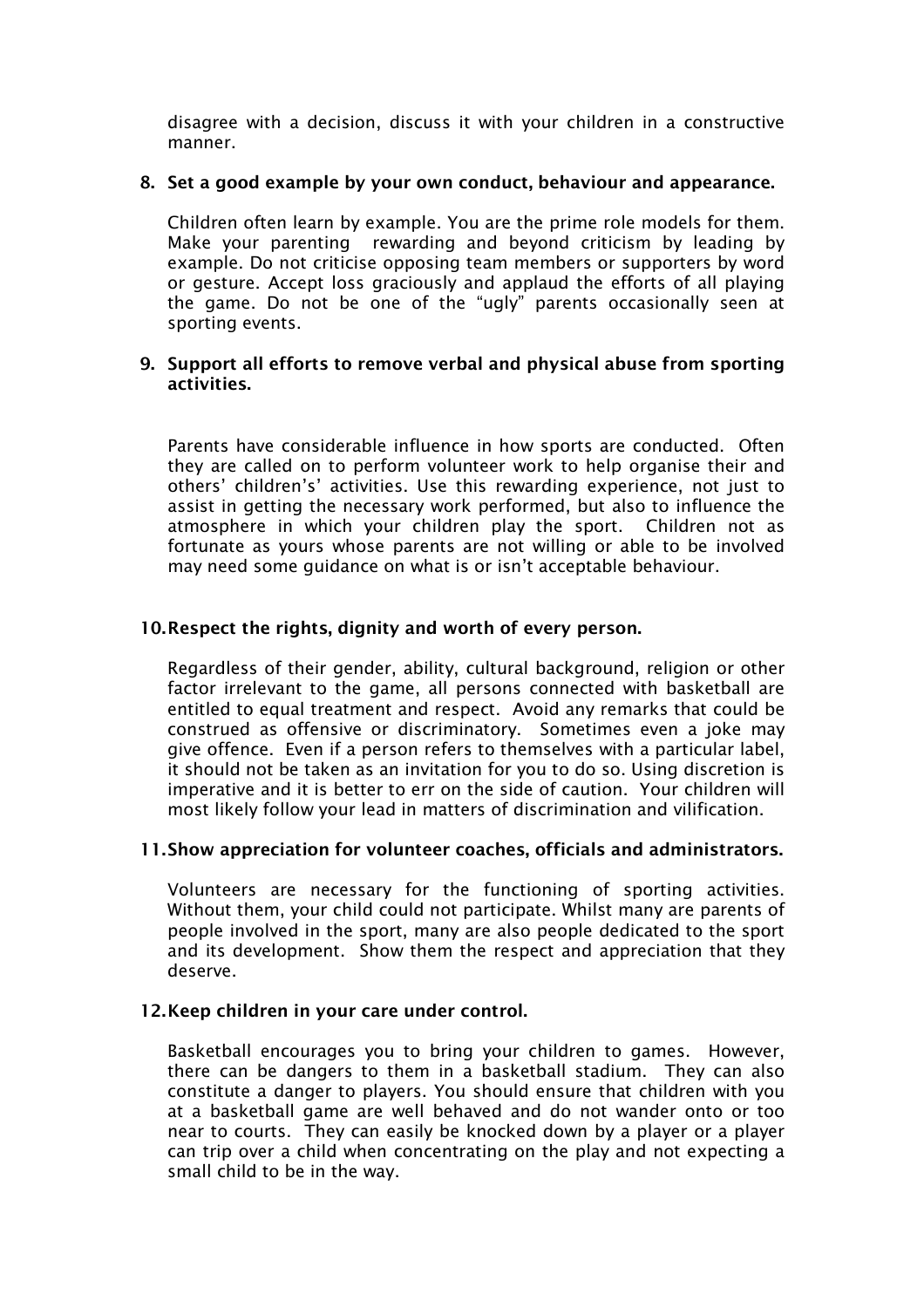## 13.Always respect the use of facilities and equipment provided.

Facilities and equipment cost money and will only function properly if kept in good order. Ensure that you do not abuse anything provided for use. Discourage your children from engaging in dangerous practices such as hanging off hoops or "slam dunking". Quite properly, these practices are banned in most venues. Not only can equipment be damaged but serious injury can occur.

# PLAYERS CODE OF CONDUCT

## 1. Understand and play by the rules.

Understanding and playing by the rules is your responsibility. The rules exist for the safety, proper order and enjoyment of all people involved in basketball. The lessons to be learned in this respect in basketball are lessons that can and should be carried over into all aspects of your lives. Do not ignore or deliberately break any rules. Even if you think that a deliberate foul may give your team an advantage, you should not commit the deliberate foul in the interests of fair play. If you do consistently commit deliberate fouls or break the rules you must accept that there will be consequences for you and your team. Do not let yourself or your team down.

## 2. Respect referees and other officials.

 Referees and officials have a difficult task to perform and you could not play the game without them. They are there to enforce the rules of play but they cannot always be right. Accept bad calls graciously. Abuse of referees is unacceptable behaviour. Players who consistently dispute decisions or do not accept bad decisions are bad sports. If you disagree with a decision, have your coach, captain or manager approach the referee during a break or after the game, in an appropriate manner.

#### 3. Control your temper.

Verbal abuse of officials is a serious offence against the rules of basketball. Verbally abusing other players or deliberately distracting or provoking an opponent are also not acceptable or permitted in basketball. Loss of temper is not only unpleasant for other participants in the game, it can also distract you and have an adverse effect on your concentration and effectiveness on the court.

#### 4. Work equally hard for yourself and for your team.

You owe it to yourself and others involved in your team to train and play to the best of your abilities. Your team's performance will benefit - so will you. If you are half-hearted about your involvement in the sport you will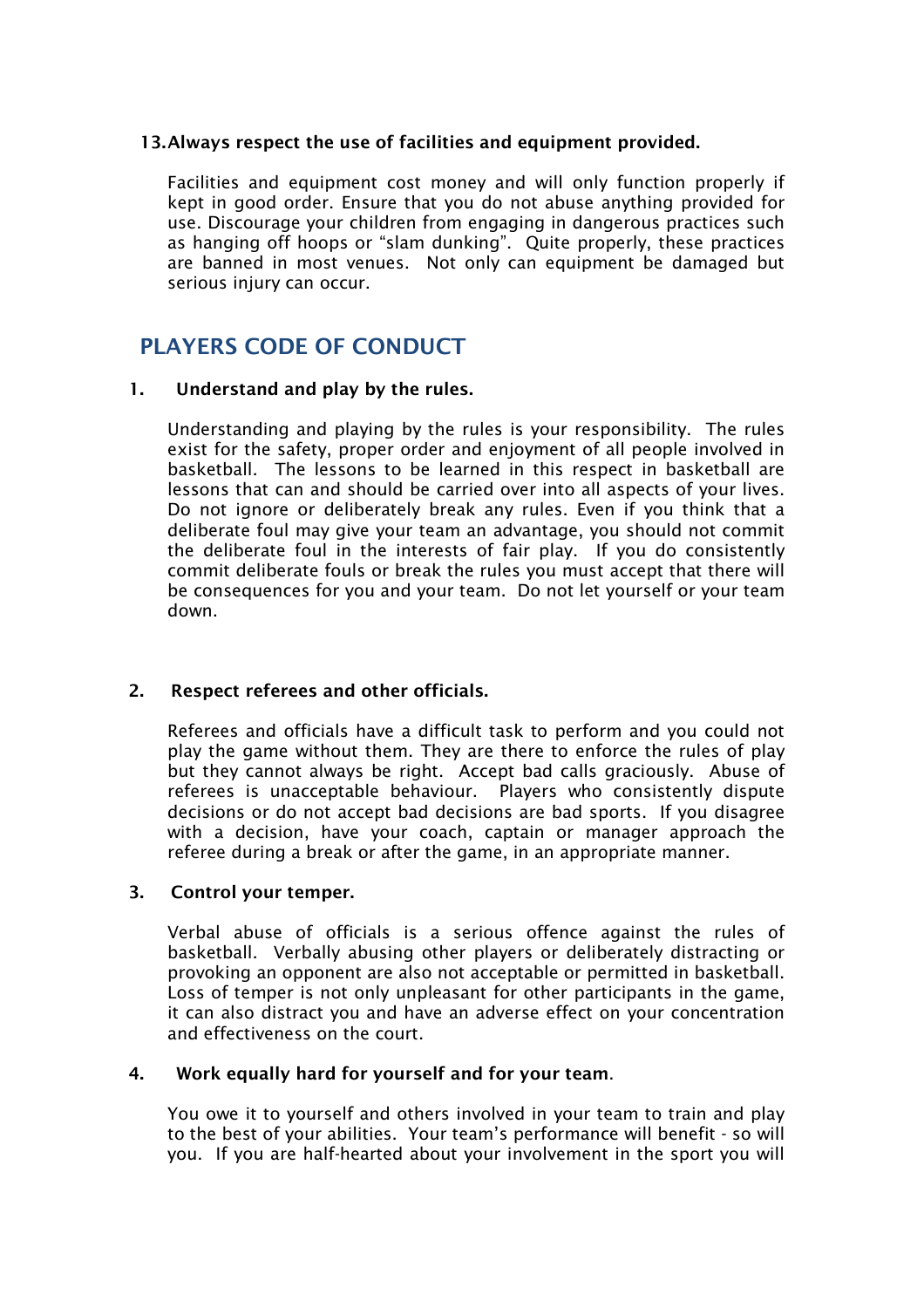become dissatisfied and lose out on the much of the enjoyment and satisfaction you can derive from giving it your best.

## 5. Be a good sport.

 Acknowledge all good plays whether they be by your team or the other team. Good manners and respect can be infectious. Everyone likes to be praised when they do something well. If you acknowledge the achievements of your opponents it is likely they will follow suit. Part of participation in sport is respect for all participants in the game. Your opponents are entitled to proper courtesy. Always introduce yourself to your opponents on court, congratulate them whether you win or lose and accept a loss gracefully. Remember that the opposition coach is there trying to do the best for their team and is also entitled to respect.

## 6. Treat all players as you would like to be treated.

Do not interfere with, bully or take unfair advantage of another player. Just because one of your team cannot perform as well as you do does not mean that they are not trying. Everyone makes mistakes. Do not abuse or ridicule another player when a mistake is made. Constructive guidance and encouragement when a player does well will assist a player to improve their game.

### 7. Play for the "enjoyment of it" and not just to please parents and coaches.

Playing sport, including basketball, should be fun. This doesn't mean that you shouldn't take it seriously, just that at the same time you should enjoy it. If you enjoy an activity you will perform much better and derive far more benefit from it than if it is an unpleasant experience. You may experience pressure from your coach and parents and others to perform outside of your capability or desires. Whilst this can be a positive and their way of showing you support in your activities, you should resist it where it no longer is enjoyable.

#### 8. Respect the rights, dignity and worth of every person.

Regardless of their gender, ability, cultural background, religion or other factor irrelevant to the game, all persons connected with basketball are entitled to equal treatment and respect. Avoid any remarks that could be construed as offensive or discriminatory. Sometimes even a joke may give offence. Even if a person refers to themselves with a particular label, it should not be taken as an invitation for you to do so. Using discretion is imperative and it is better to err on the side of caution.

#### 9. Be prepared to lose sometimes.

Everyone wins and loses at some time. Be a fair winner and a good loser. Disappointment at losing is natural, but it should not be obvious to the point of being unpleasant for others. Just as unpleasant can be the boastful winner. Recognise that even in defeat, the loser has achieved something, just by playing. Not everything in life can be a winning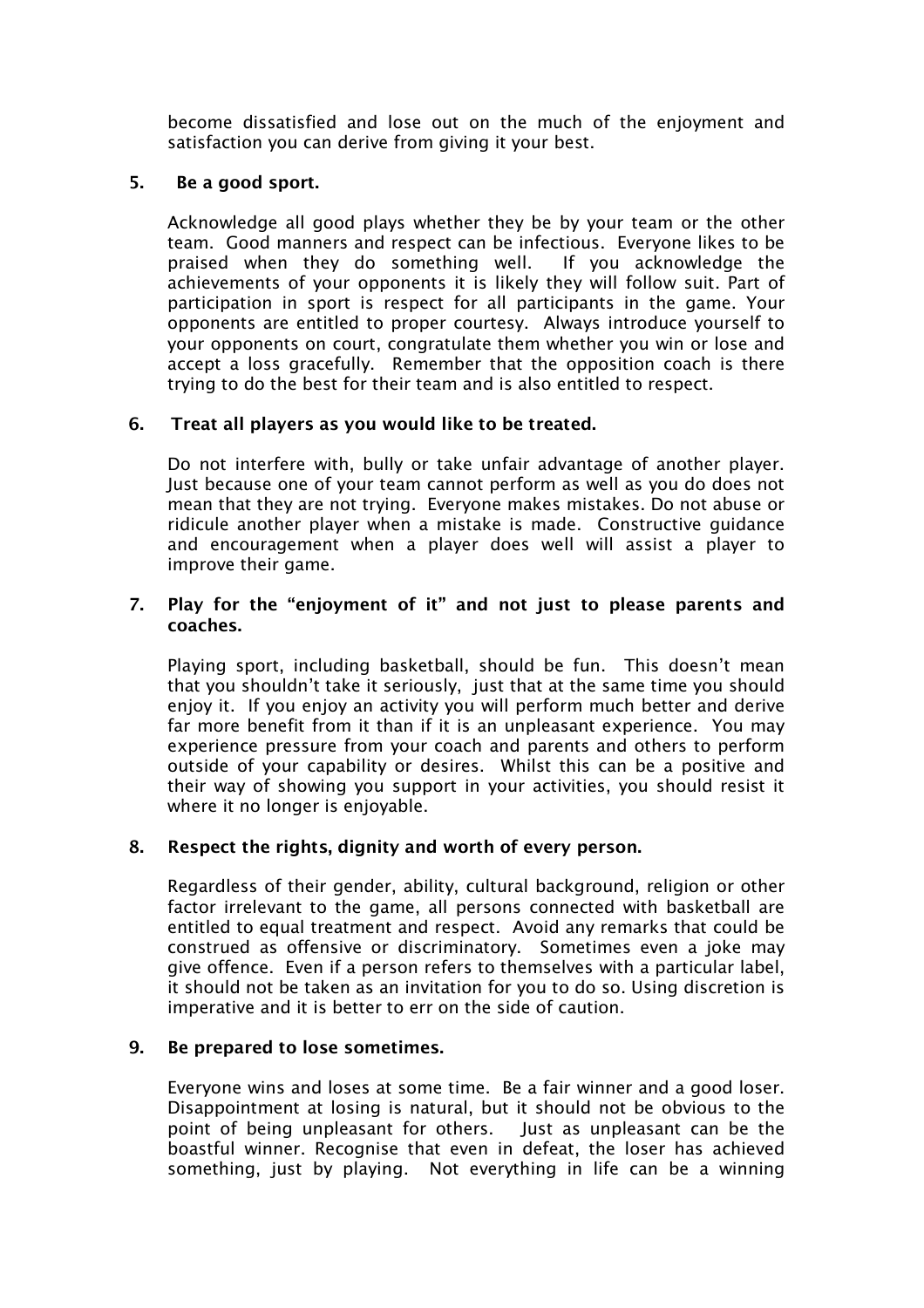situation. Losing can be an important learning experience for your wider life goals.

#### 10. Listen to the advice of your coach and try to apply it at practice and in games.

Your coach has been appointed to coach your team because they have certain abilities and experience. They have also undergone training to ensure that you get the best coach that you can commensurate with your skill levels. Apart from skills training, your coach can provide you with helpful advice on all aspects of playing basketball. Make the most of the opportunity provided to you to work with your coach to have a happy and successful experience in basketball.

#### 11. Always respect the use of facilities and equipment provided.

Facilities and equipment cost money and will only function properly if kept in good order. Ensure that you do not abuse anything provided for use. Do not engage in dangerous practices such as hanging off hoops or "slam dunking". Quite properly, these practices are banned in most venues. Not only can equipment be damaged but serious injury can occur.

## SPECTATORS CODE OF CONDUCT

## 1. Remember that most people play sport for enjoyment.

People are not playing basketball for the entertainment of spectators nor are many of them professionals. You should be watching basketball for your own enjoyment and to show support for those playing. Help the players to enjoy their game. Applaud good performances from each team. Congratulate all players regardless of the outcome.

#### 2. Accept decisions of all referees as being fair and called to the best of their ability.

 Referees and officials have a difficult task to perform. You would not have a game to enjoy without them. They are there to enforce the rules of play but they cannot always be right. Accept bad calls graciously. Abuse of referees is unacceptable behaviour. Spectators who consistently dispute decisions or do not accept bad decisions are bad sports. If you disagree with a decision, accept it graciously – you cannot change it.

## 3. Always be positive in your support for players.

Never ridicule or shout at a player, particularly a young player for making a mistake during competition. Positive support for players will offer encouragement to them and most likely spur them to better things on the court.

#### 4. Condemn the use of violence in any form.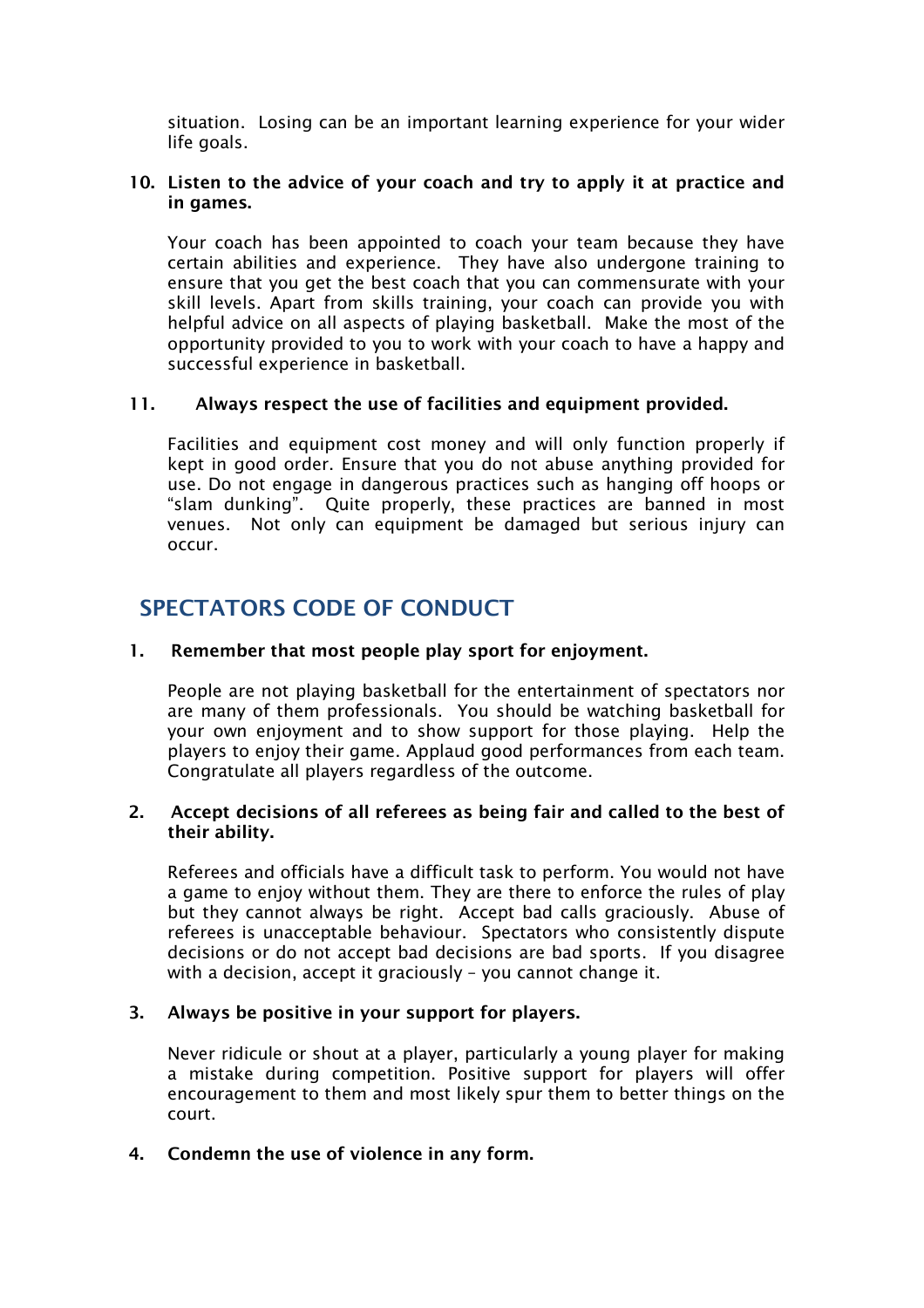Never encourage players to engage in violence or engage in it yourself. Violence has no place in basketball and strong action should be taken to discourage it.

### 5. Respect your team's opponents, officials and spectators.

 Without your team's opponents, there would be no game. Their supporters are there to enjoy the game as much as you are. Light-hearted banter with an opposing spectator can add a further element of fun to a game. Conversely, nasty or inappropriate behaviour or remarks will seriously detract from it.

#### 6. Encourage players to obey the rules and to accept decisions of officials.

Often players can get carried away when spectators become enthusiastic or heated over an issue. This can be a positive but it can also be negative when it involves such behaviour as disputing decisions. Always encourage players to obey the rules and do not dispute referees' decisions.

#### 7. Demonstrate appropriate social behaviour by not using foul language or harassing players, coaches or officials.

Anti social behaviour such as foul or abusive language has no place in basketball. If others engage in it, just ignore them – they will soon tire of it if they get no reaction. Alternatively, ask them politely to desist. If it continues and it is serious, bring it to the attention of an official.

## 8. Respect the rights, dignity and worth of every person.

Regardless of their gender, ability, cultural background, religion or other factor irrelevant to the game, all persons connected with basketball are entitled to equal treatment and respect. Avoid any remarks that could be construed as offensive or discriminatory. Sometimes even a joke may give offence. Even if a person refers to themselves with a particular label, it should not be taken as an invitation for you to do so. Using discretion is imperative and it is better to err on the side of caution.

#### 9. Keep children in your care under control.

Basketball encourages you to bring your children to games. However, there can be dangers to them in a basketball stadium. They can also constitute a danger to players. You should ensure that children with you at a basketball game are well behaved and do not wander onto or too near to courts. They can easily be knocked down by a player or a player can trip over a child when concentrating on the play and not expecting a small child to be in the way.

#### 10. Always respect the use of facilities and equipment provided.

Facilities and equipment cost money and will only function properly if kept in good order. Ensure that you do not abuse anything provided for use. Do not encourage players to engage in dangerous practices such as